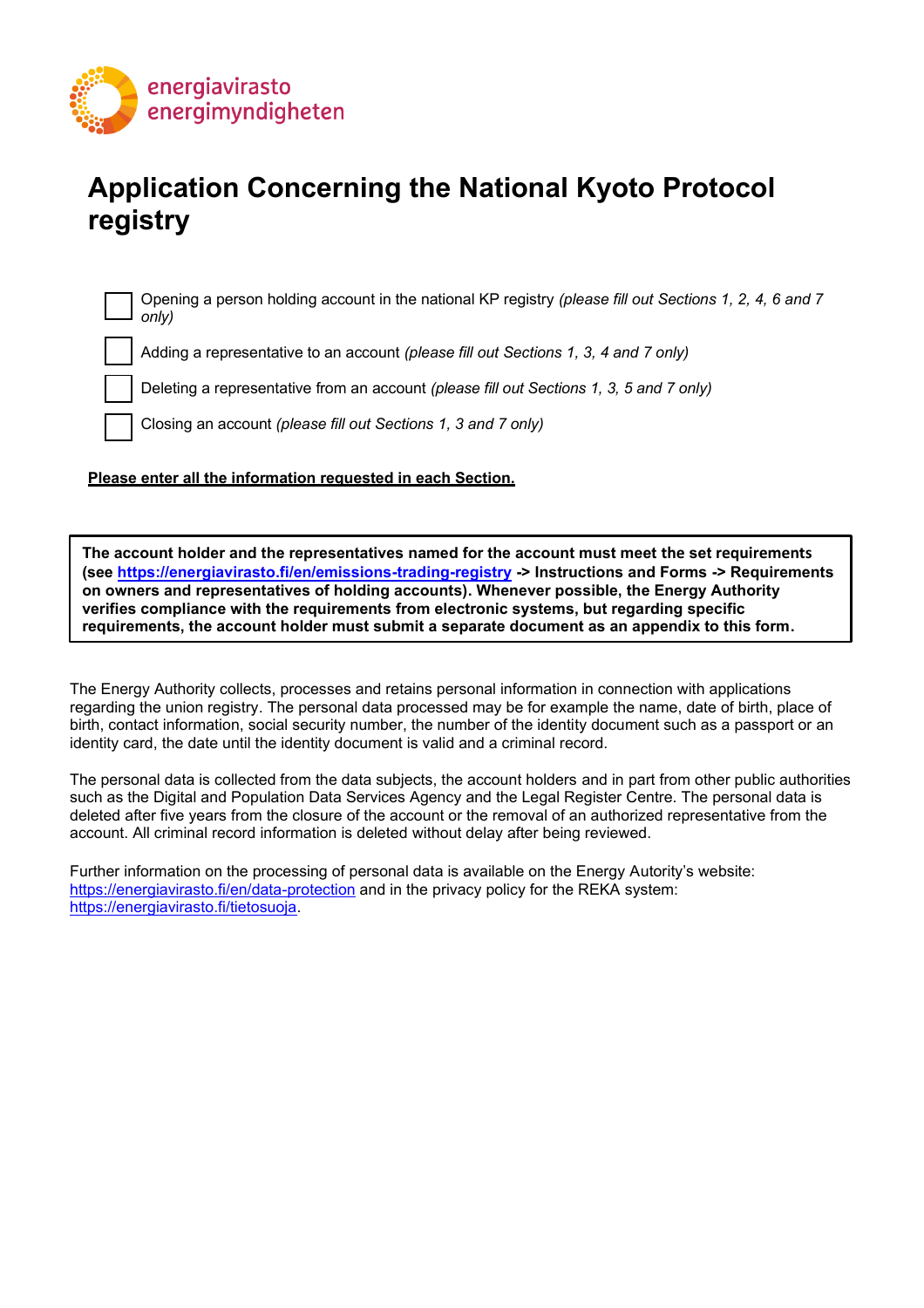### **1. Account holder information**

| Name                                      |  |
|-------------------------------------------|--|
| Country                                   |  |
| Town/city                                 |  |
| Postal code                               |  |
| Address                                   |  |
| Telephone I                               |  |
| Telephone II                              |  |
| E-mail                                    |  |
| If the account holder is an organisation: |  |
| Registration number (such as business ID) |  |

### **2. Name of the holding account**

## **3. Number of the holding account**

| Please enter the full account number (such as FI-<br>120-1234-0-22).                                                                                      |  |
|-----------------------------------------------------------------------------------------------------------------------------------------------------------|--|
| If a single application (such as an application for<br>adding a representative) applies to several<br>accounts, you can enter several account<br>numbers. |  |
|                                                                                                                                                           |  |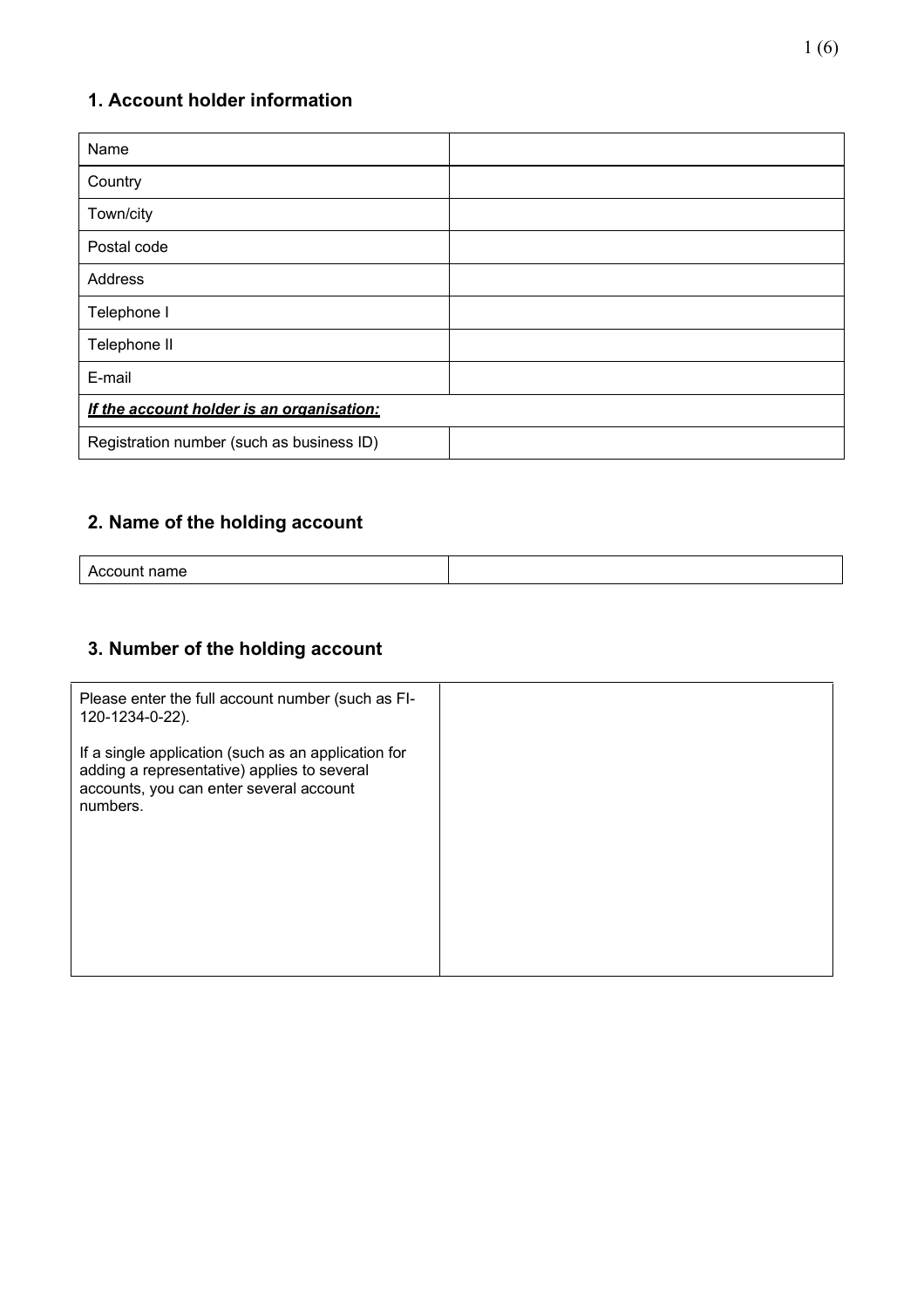#### **4. Information of the representative to be added to the account**

Please note that when you as the account holder name a person as an authorised representative, you give the person authorisation to act independently without your consent in all issues pertaining to the Union Registry. In addition, please note that your authorised representative will be able to delete themselves, another authorised representative, an additional authorised representative or a viewer from the account.

An additional authorised representative has the right to confirm those transfers which an authorised representative has initiated. Appointing an additional authorised representative is optional. However, an additional authorised representative is needed to confirm transfers from a trading account to an account which is not in the trusted accounts list. If there are additional authorised representatives on the account, transfers always require the approval of an additional authorised representative.

If additional authorised representatives are appointed to the account, transactions will only take place after the approval of an additional authorised representative.

A viewer has merely a viewing right to an account. Appointing a viewer is optional.

If you want to add several representatives for an account, please fill out and print several copies of the table below. Each account shall have at least minimum number is two (2) authorised representatives. The maximum number of authorised representatives is 20 per account.

In order to appoint a person as a representative, she/he must their personal URID -number in the Union Registry, for example FI123456789012. In order to get the URID -number one must register at the Union Registry (see <https://energiavirasto.fi/en/emissions-trading-registry> -> Instructions and Forms -> New user guide). Users that have already registered can check their URID by logging in to the Union Registry.

If you want to change the role of a person for an account (such as change a viewer into an additional authorised representative), you must submit a separate application for deleting the old role (to do this, please select "Deleting representatives from a holding account" on the first page of this form). Furthermore, if you are naming a person to replace a current representative, you must submit an application for deleting the old representative in the same manner. You may submit the applications simultaneously using a single copy of this form.

| Type of the representative to be added              | Authorised representative                                              |
|-----------------------------------------------------|------------------------------------------------------------------------|
|                                                     | Additional authorised representative                                   |
|                                                     | Viewer                                                                 |
| The new representative permanently lives in Finland | Yes, the new representative's permanent<br>residence is in Finland.    |
|                                                     | No, the new representative's permanent residence<br>is not in Finland. |
| First name                                          |                                                                        |
| Last name                                           |                                                                        |
| Social security number                              |                                                                        |
| The person's URID in the Union Registry             |                                                                        |
| Country                                             |                                                                        |
| Town/city                                           |                                                                        |
| Postal code                                         |                                                                        |
| Address                                             |                                                                        |
| Telephone I (mobile)                                |                                                                        |
| Telephone II                                        |                                                                        |
| E-mail                                              |                                                                        |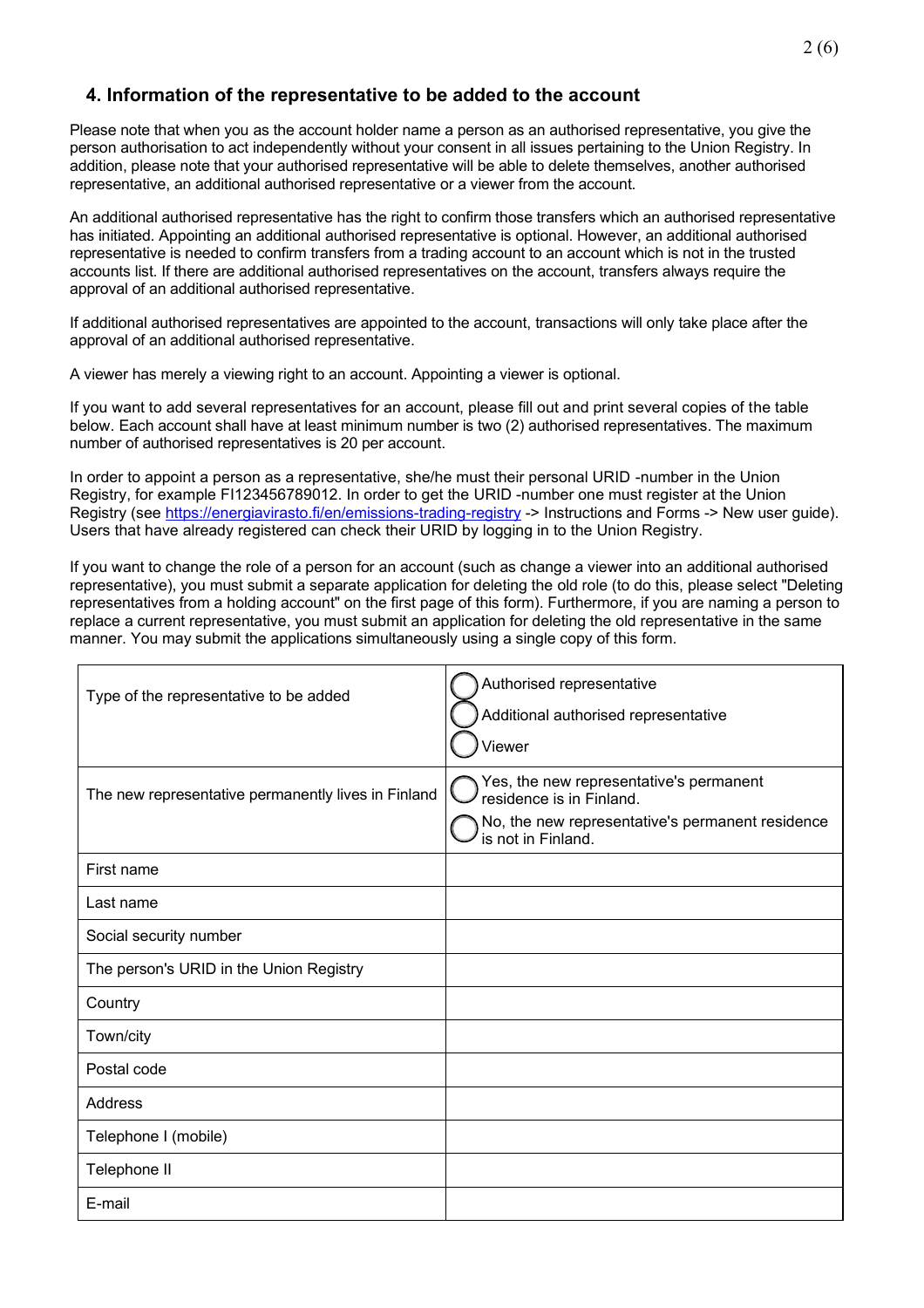| Signature of the new representative whereby they<br>give their consent to being added as a<br>representative and that their information is verified<br>(criminal record data, identity, maturity and place<br>of residence) in compliance with the account<br>requirements (see<br>https://energiavirasto.fi/en/emissions-trading-<br>registry -> Instructions and Forms -><br>Requirements on owners and representatives of<br>holding accounts). | Place     | Date |
|----------------------------------------------------------------------------------------------------------------------------------------------------------------------------------------------------------------------------------------------------------------------------------------------------------------------------------------------------------------------------------------------------------------------------------------------------|-----------|------|
|                                                                                                                                                                                                                                                                                                                                                                                                                                                    | Signature |      |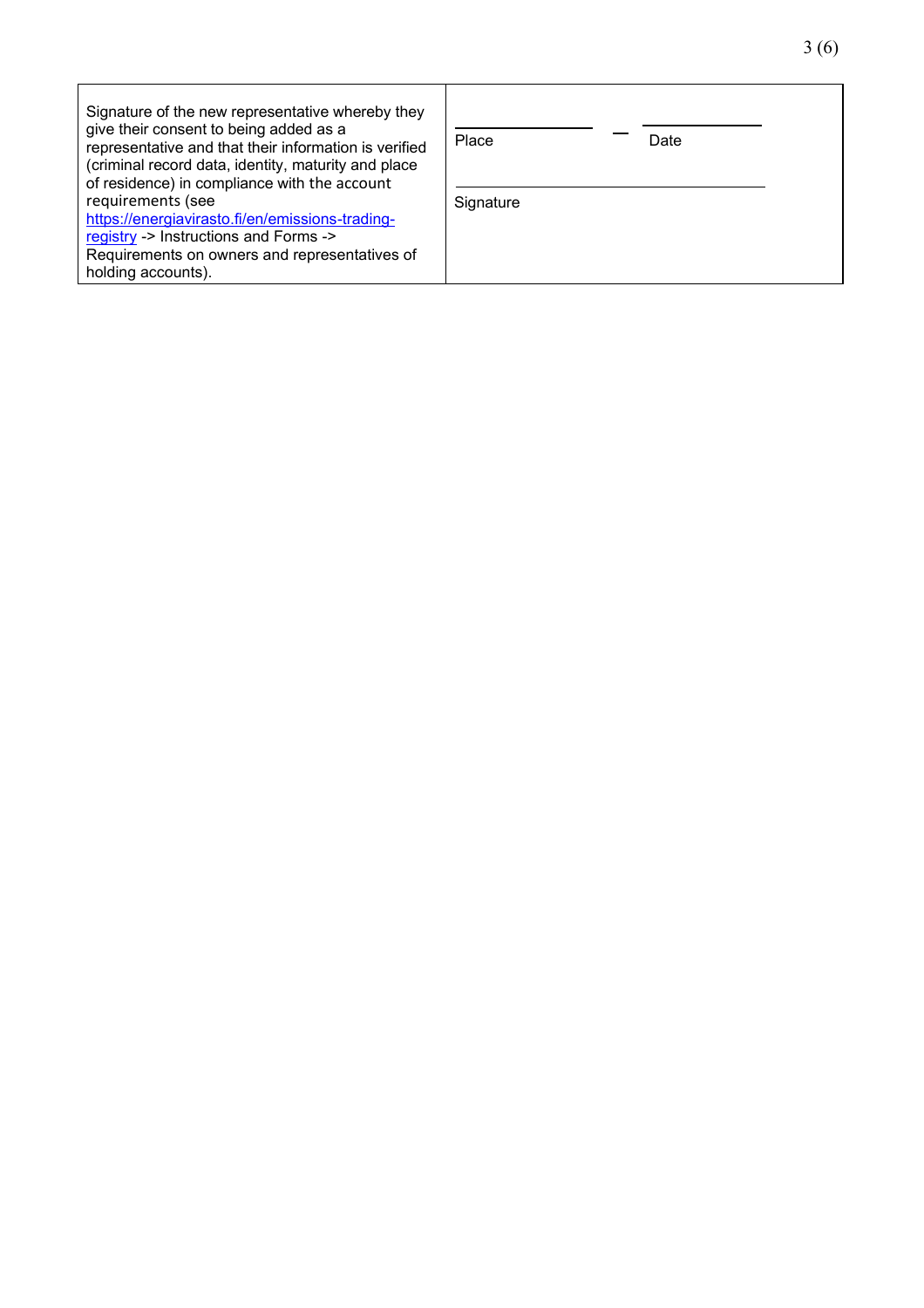### **5. Information of the representative to be deleted from the account**

There is enough space to add several representatives to be deleted from the account. If you want to delete even more representatives, you may print and fill out several copies of this page. Please fill out one section per one representative to be deleted.

#### **The Energy Authority urges you to note that an authorised representative of an account may also delete representatives using this application form. An authorised representative is not able to add representatives, however.**

| Type of the representative to be deleted | Authorised representative<br>Additional authorised representative<br>Viewer |
|------------------------------------------|-----------------------------------------------------------------------------|
| First name                               |                                                                             |
| Last name                                |                                                                             |
| Date of birth                            |                                                                             |
| The person's URID in the Union Registry  |                                                                             |

| Type of the representative to be deleted | Authorised representative<br>Additional authorised representative<br>Viewer |
|------------------------------------------|-----------------------------------------------------------------------------|
| First name                               |                                                                             |
| Last name                                |                                                                             |
| Date of birth                            |                                                                             |
| The person's URID in the Union Registry  |                                                                             |

| Type of the representative to be deleted | Authorised representative<br>Additional authorised representative<br>,Viewer |
|------------------------------------------|------------------------------------------------------------------------------|
| First name                               |                                                                              |
| Last name                                |                                                                              |
| Date of birth                            |                                                                              |
| The person's URID in the Union Registry  |                                                                              |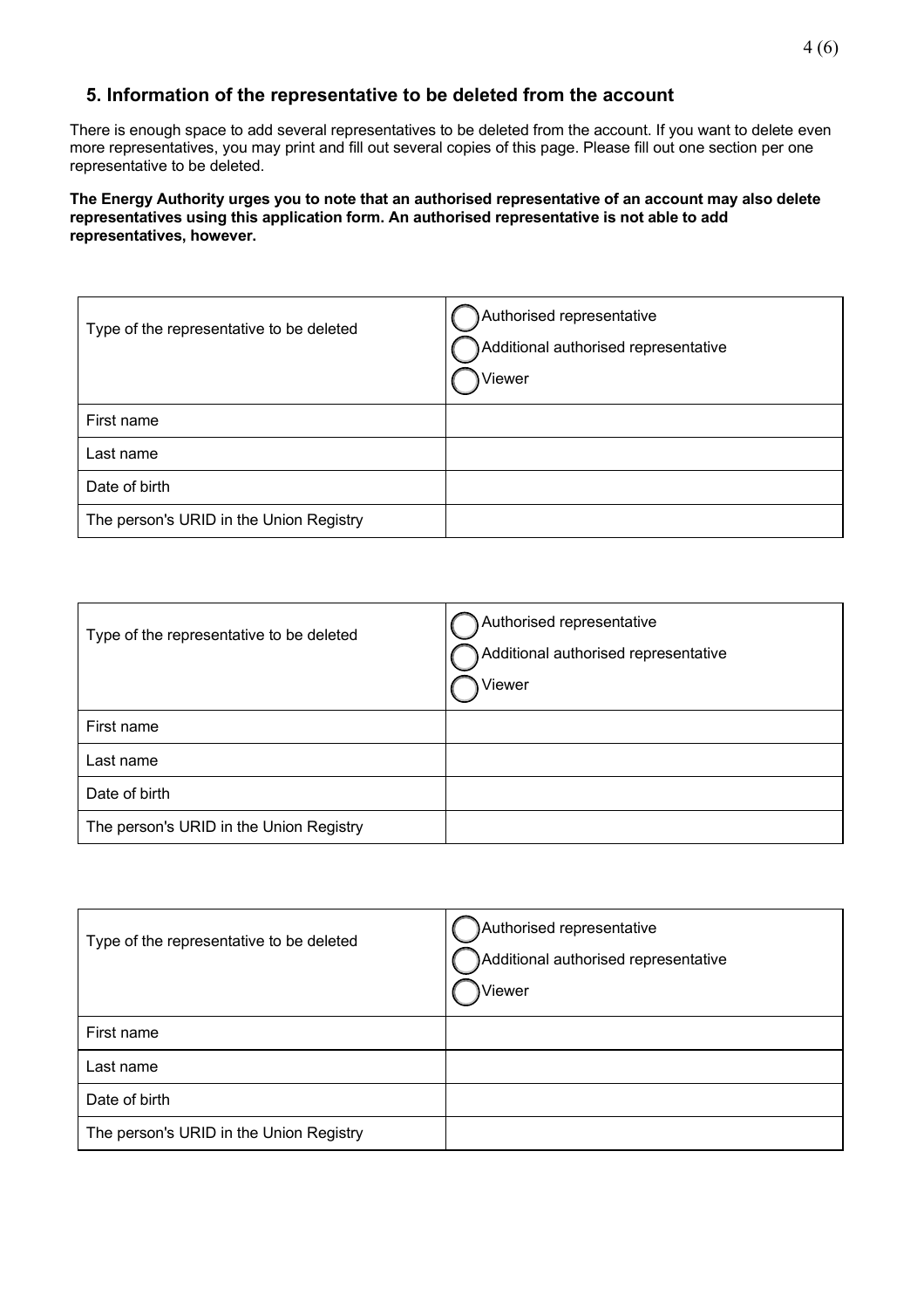## **6. Invoicing information**

| Information for e-invoice:                                                     |  |
|--------------------------------------------------------------------------------|--|
| OVT code                                                                       |  |
| Forwarder ID                                                                   |  |
| E-invoice address                                                              |  |
| Information for paper invoice:                                                 |  |
| Paper invoice address (if not the same as the<br>company's registered address) |  |
| Information concerning both:                                                   |  |
| Reference (optional)                                                           |  |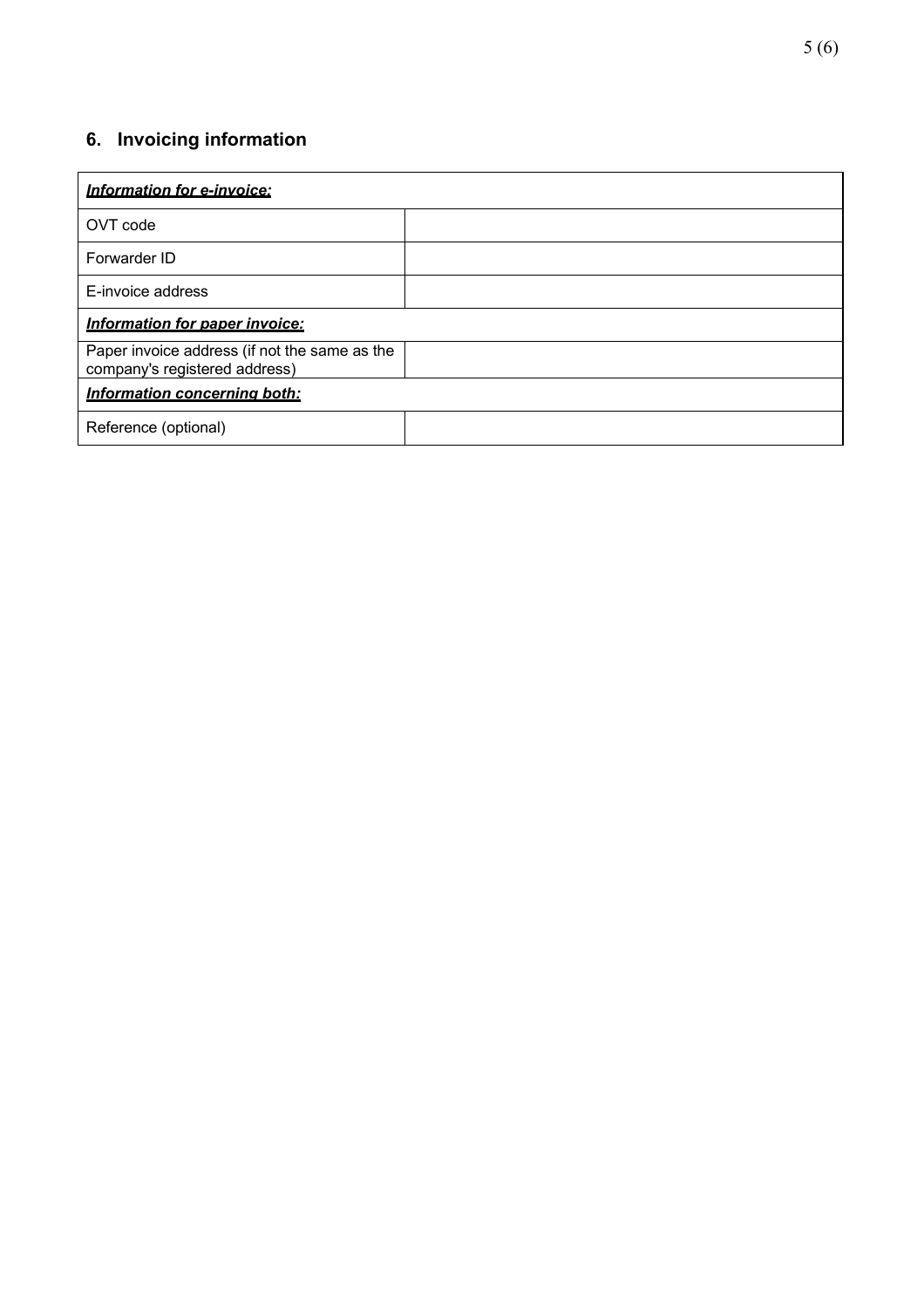### **7. Signatures**

Please sign the form before submitting it (Part a **or** Part b).

As a general rule, the account holder must sign the application in compliance with the authority to sign the organisation's name (Part a). In such a case, Part b must be left blank. However, in the case of the deletion of a representative by an authorised representative, only Part b of the Signatures section is to be filled out. An authorised representative may not request any other actions apart from the deletion of a representative (authorised representative, additional authorised representative or viewer).

#### **a. Account holder's signatures**

By signing this form, the account holder gives their consent to the action specified in this form and confirms that the representatives of the holding account named in this application are entitled to act on behalf of the account holder in the tasks specified in this application form in compliance with European Commission Regulation (EU) No 389/2013, and the account holder commits to following the terms and conditions of the Registry found on the Energy Authority's webpage (see<https://energiavirasto.fi/en/emissions-trading-registry> -> Instructions and Forms -> Requirements on owners and representatives of holding accounts).

| Place | Date | Signature                                                                                                                                                                                                        |  |
|-------|------|------------------------------------------------------------------------------------------------------------------------------------------------------------------------------------------------------------------|--|
|       |      |                                                                                                                                                                                                                  |  |
|       |      | Printed name                                                                                                                                                                                                     |  |
|       |      |                                                                                                                                                                                                                  |  |
|       |      | Signature                                                                                                                                                                                                        |  |
|       |      | Printed name                                                                                                                                                                                                     |  |
|       |      | The application shall be signed by persons authorised to represent the applicant by the corporate by-laws or<br>equivalent rules. If the account holder is a private person, they must personally sign the form. |  |

#### **b. Authorised representative's signature**

With this form an authorised representative may only delete an authorised representative, an additional authorised representative or a viewer. By signing this form, the authorised representative confirms deletion of the authorised representative, the additional authorised representative or the viewer named in this form and confirms that they have the account holder's consent for deleting the person.

| Place | Date | Signature<br>Printed name                                                            |
|-------|------|--------------------------------------------------------------------------------------|
|       |      | Union Registry URID of the authorised representative who<br>submits this application |